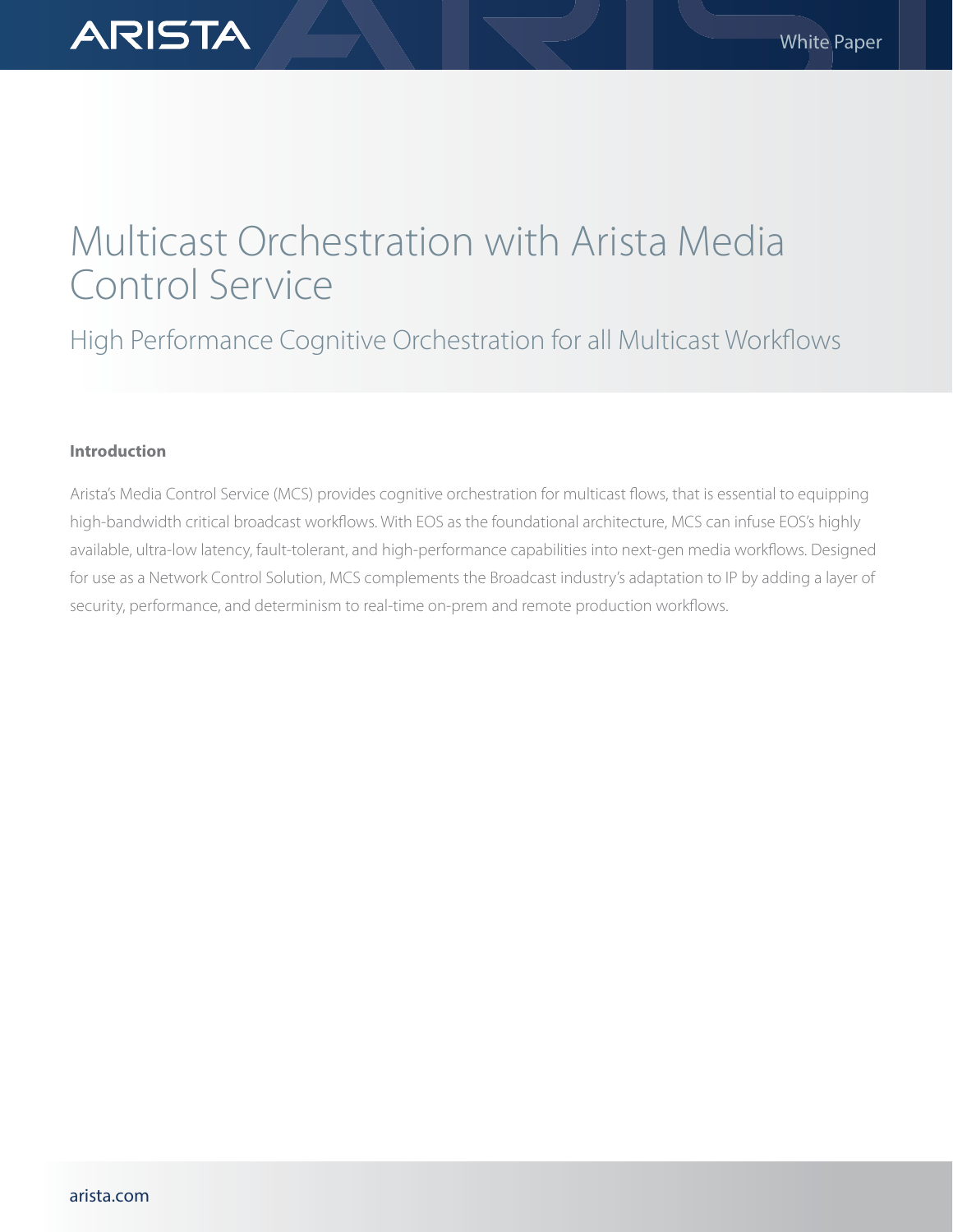

#### **Overview**

The requirements of broadcast real-time workflows have advanced during the last decade, from HD to UHD, and beyond. Production quality compressed and uncompressed media streams demand multi-gigabit data rates. On top of that, there are a large number of varied bandwidth multicast flows. To meet these ever growing requirements, the broadcast industry has arrived at an inflection point, where the migration from SDI to IP is the next logical step. Increased capacity, flexibility, and agility in managing broadcast workloads and workflows are all advantages of IP infrastructure. But, migration to IP has its own set of difficulties. When using SDI, a signal is compressed into a single flow, however when using IP, it is separated into at-least three signals ( audio, video and ancillary ). As a result, systems may quickly scale up to at-least 10,000 flows. Dynamic multicast routing protocols like PIM/IGMP alone would not be sufficient to support this magnitude of multicast and to provide broadcast operators with the same or better performance as SDI routing. This necessitates a cost efficient and high performance solution that aids the broadcast industry to successfully migrate and scale with IP.

Arista switches, which are built on the cloud networking principles of high performance, streaming telemetry, and analytics, will provide broadcasters with reliable, cost-effective, and highly scalable platforms to build and expand their highly dynamic workflows. On top of Arista's best-of-breed hardware and highly reliable and efficient self-healing EOS software, Multicast Flow Orchestration with MCS ensures that on-air broadcast operations are routed and secured as intended.

#### **Most Common ST-2110 Topologies**

For ST-2110 multicast distribution workflows, broadcast facilities commonly use Red/Amber and Blue networks. Spine/Leaf networks with Red/Blue networks or an exclusively Purple network with a common fabric are popular choices for on-prem broadcast facilities with distributed architectural needs.



#### *Figure 1: Most Common ST-2110 Topologies*

Spline/Monolithic architecture is used in a space-constrained environment, such as OB Trucks, where there is a low necessity for a distributed network but a high requirement for multicast scale.

Hundreds, or even thousands of media endpoints connected to the IP network with significant bandwidth switching requirements exist in both of these situations. In the Spine/Leafs or Shared Fabric environment, there are also multiple links between the leafs and the spines. The signal bandwidth through these networks can range from a few Mbps and Kbps for audio and ancillary data, respectively, to many Gbps for video.

With the requirement of dynamic switching of senders to receivers, there is a need for a high performance bandwidth aware solution that can reliably program multicast flows in a cost and resource efficient manner.

## **Limits of IGMP and PIM**

IGMP and PIM were heavily utilized to deliver multicast when broadcast workflows migrated to IP. The most significant disadvantage of these protocols is that they are not bandwidth or path aware, making them inefficient for programming and maintaining multicast flows in a live production environment. In these instances, the multicast flow distribution is very unpredictable, unequal, and nondeterministic.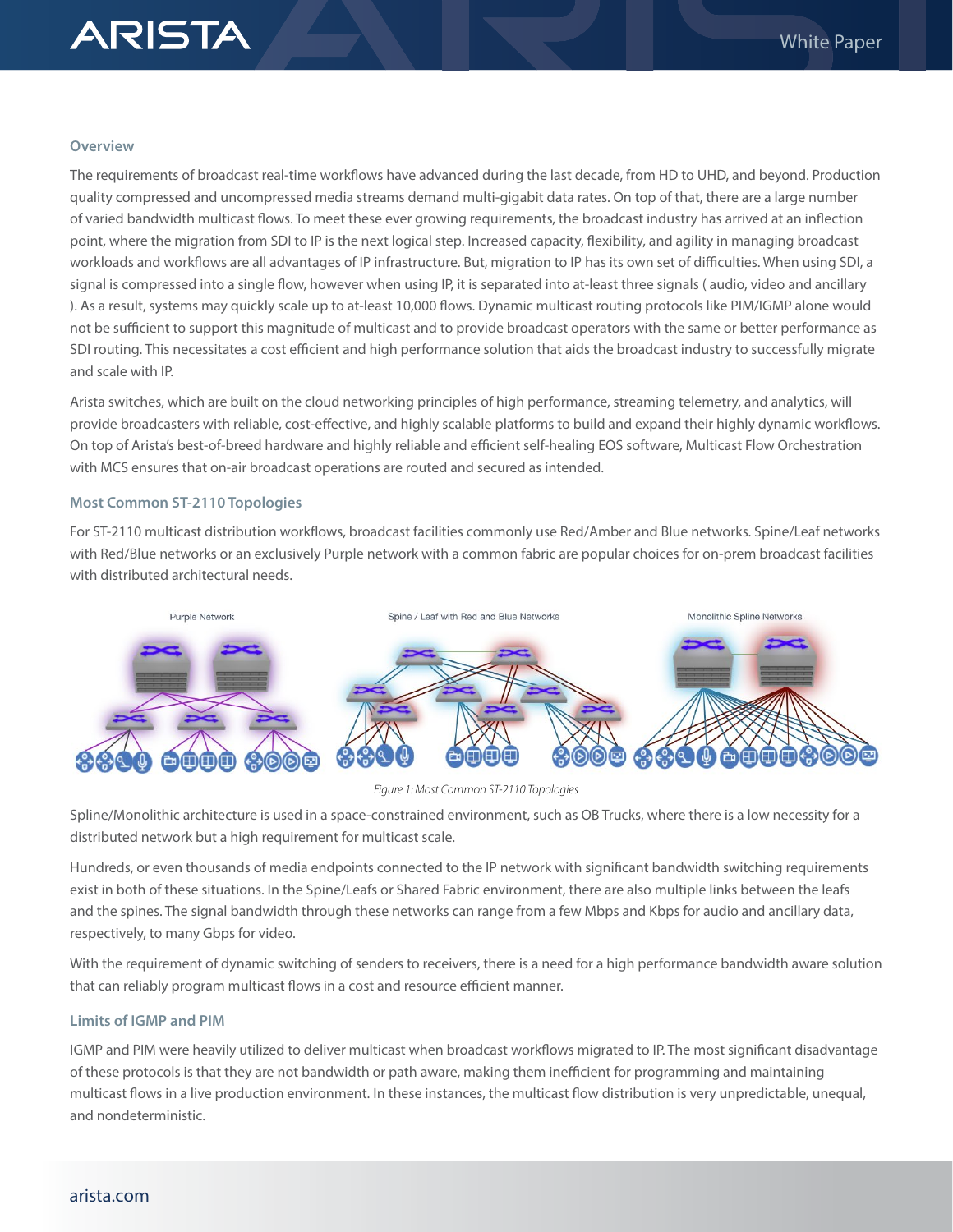

The problem of indeterminism is magnified when a multicast receiver requests a signal via IGMP and the multicast group hashes to a link with insufficient bandwidth via the PIM Join. Even if PIM/IGMP distributes the flows randomly with no oversubscription, it will automatically redistribute the multicast flows in the event of a network link or device failure, which can result in oversubscription. This bandwidth-insensitive approach to automatic multicast flow redistribution could result in packets being discarded or dropped, which would be disastrous for important live broadcast workflows.

Furthermore, dynamic protocols do not support broadcast tallies natively. Without tallies, the broadcaster has no way of knowing whether or not the takes were successful without looking at the actual signal. Without accurate tallies, broadcast operators will be forced to operate in the dark for on-air procedures.

During a network link/switch failure, tally comes in handy because it alerts the operator about the network failures and which multicast flow is impacted and gives them a chance to recover important flows. This choice is essential for the operator since it allows them to determine which flow takes priority at any given time during broadcast.

PIM/IGMP does not have the capability to alert the operator of a failure; instead, it re-provisions the multicast flows to recover them. Automatic re-provisioning without alerting the operator not only strips away the operator's capacity to prioritize broadcast operations on demand, but it also increases the risk of losing a live broadcast . A live broadcast can be lost for two main causes in this case. One, because one leg of the network is functional in SMPTE-2022-7 flows, a network failure can go unnoticed without a notification. Second, automatic re-provisioning has the potential to take down another critical multicast stream that is currently in use on-air. Critical broadcast can be protected in either of these instances if there is an intelligent system that can alert the operator about failures and provide them control over recovering multicast flows with dynamic priorities that are only known to them at the time.

Path diversity for multicast flows is not supported by IGMP/PIM by default. The multicast traffic distribution in Purple/Shared Fabric networks may result in both legs of an SMPTE 2022-7 sender routed through the same spine, causing a single point of failure. In these workflows, path diversity is critical since it reduces failure domains and increases flexibility in the event of a failure or maintenance.

Broadcast workflows also demand fast, dependable, and deterministic multicast routing capabilities that mimic SDI router behavior. Multicast behavior that is unpredictable or slow degrades application performance and puts the Live Production environment at risk of becoming unresponsive. This necessitates the use of deterministic flow orchestration strategy to overcome the shortcomings of PIM/IGMP.

# **Arista MCS Overview**

Arista MCS is a multicast flow orchestration solution designed with the many facets of broadcast workflow standards in mind, as well as a satisfying broadcast operator experience. Arista MCS acts as an interface between the control panel of the broadcast operator and the IP network. It facilitates the conversion of broadcast operations to network operations. Arista MCS manages and monitors real-time broadcast workflows over IP networks with a deterministic high-performance service and an easy-to-use API interface. Broadcast controllers integrate with this API interface to provision multicast flows required to support SMPTE ST2110, ST2022, AES67 and many other flow types.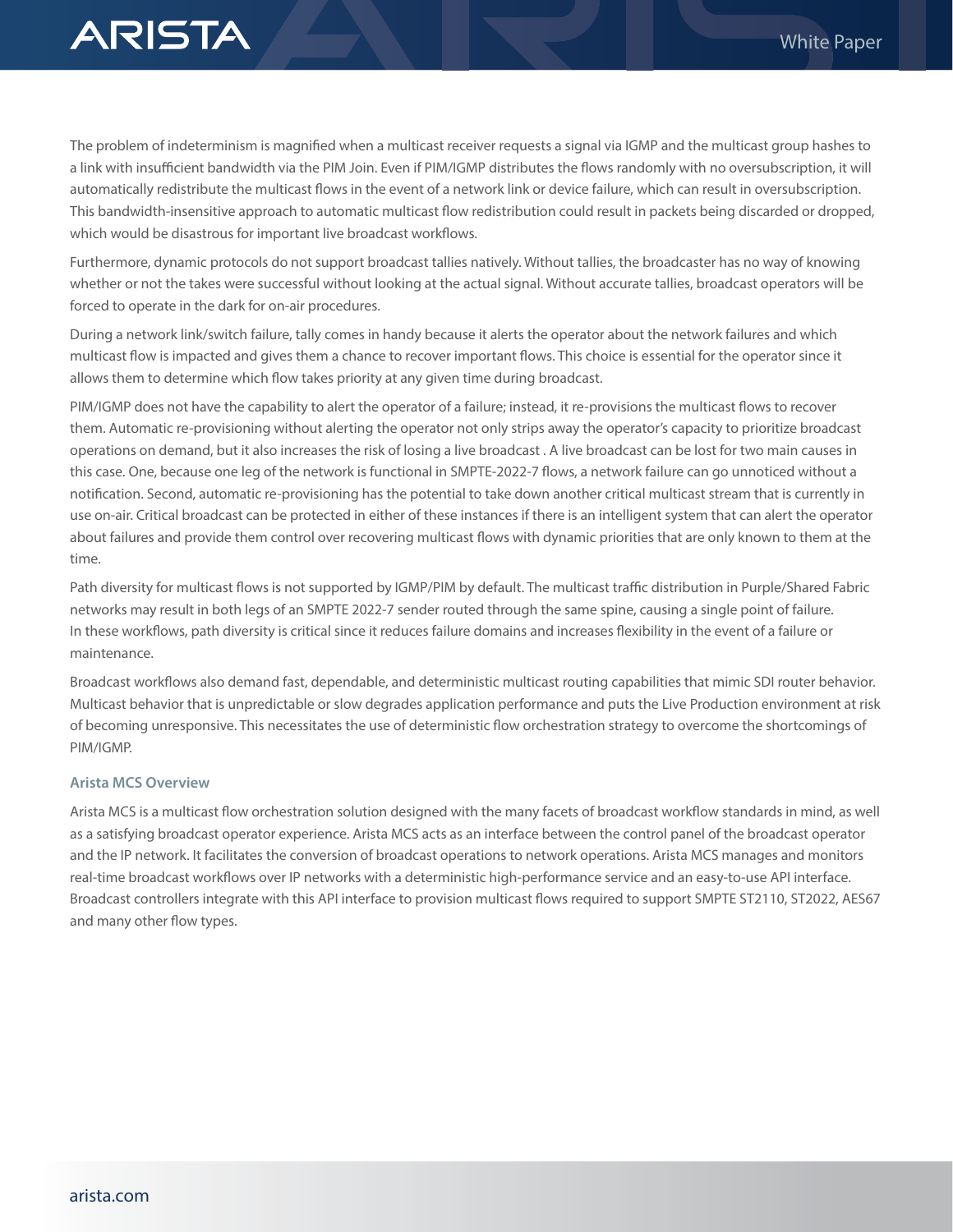



*Figure 2: Arista MCS Overview*

MCS abstracts topology and bandwidth information and accelerates multicast provisioning, allowing broadcast controllers to remain topology and bandwidth agnostic. MCS is a CloudVision eXchange(CVX) service at the architectural level. MCS takes advantage of CVX's ability to discover and aggregate real-time topological data and programs multicast configuration to the IP Network. MCS exposes two different types of APIs. REST-based APIs and Streaming based notification APIs.

The Broadcast controller integrates with both the API types. For network discovery and multicast provisioning, REST APIs are utilized, and for real-time network and multicast programming status/tally, streaming notification APIs are utilized. The broadcast controller uses REST APIs to POST multicast sender, receiver, and multicast stream bandwidth data to MCS upon integration. When MCS receives this data, it determines the optimum path to set up a multicast route connecting the receivers to the senders depending on bandwidth availability and path diversity. MCS enables near-parallel static multicast route programming and igmp snooping across L2/L3 interfaces. MCS additionally configures a rate policer for every multicast sender on ingress to protect against flows which have an incorrect bandwidth assignment attached to them.

MCS provides graceful and protected recovery modes for multicast flows re-establishing from failures or maintenance windows. It knows exactly where the multicast flows are programmed, what bandwidth is available on the links, and how healthy these multicast flows are because it consists of real-time network-wide streaming telemetry. MCS can consolidate this information in the event of a network link/device failure and provide a real-time notification to the operator regarding the network failure and which multicast receivers are impacted. It is critical to notify the operator about failing multicast receivers in a flow redundant ST-2110 deployment since they can go unreported until the entire feed is lost. Another benefit of notifying users about impacted receivers is that it allows the operator to prioritize which multicast receivers should be re-provisioned at that time. Furthermore, this functionality allows operators to undertake switch or link maintenance without disrupting on-air workflows. MCS can autorecover the multicast flow state once the switch / link health has been restored if the operator does not want to reprogram the flows. MCS can help with gracefully resyncing to the desired broadcast operator state, especially in the case of switch reboots. This is significant because, when a switch reboots, an operator can choose to reroute the affected flows to another switch. User mistakes with multicast configs that are written to the switch's start-up configuration can also occur. MCS restores the desired multicast status on the switch after the switch has restarted in these instances. If a multicast flow was deleted during the reboot, the status is reflected when the switch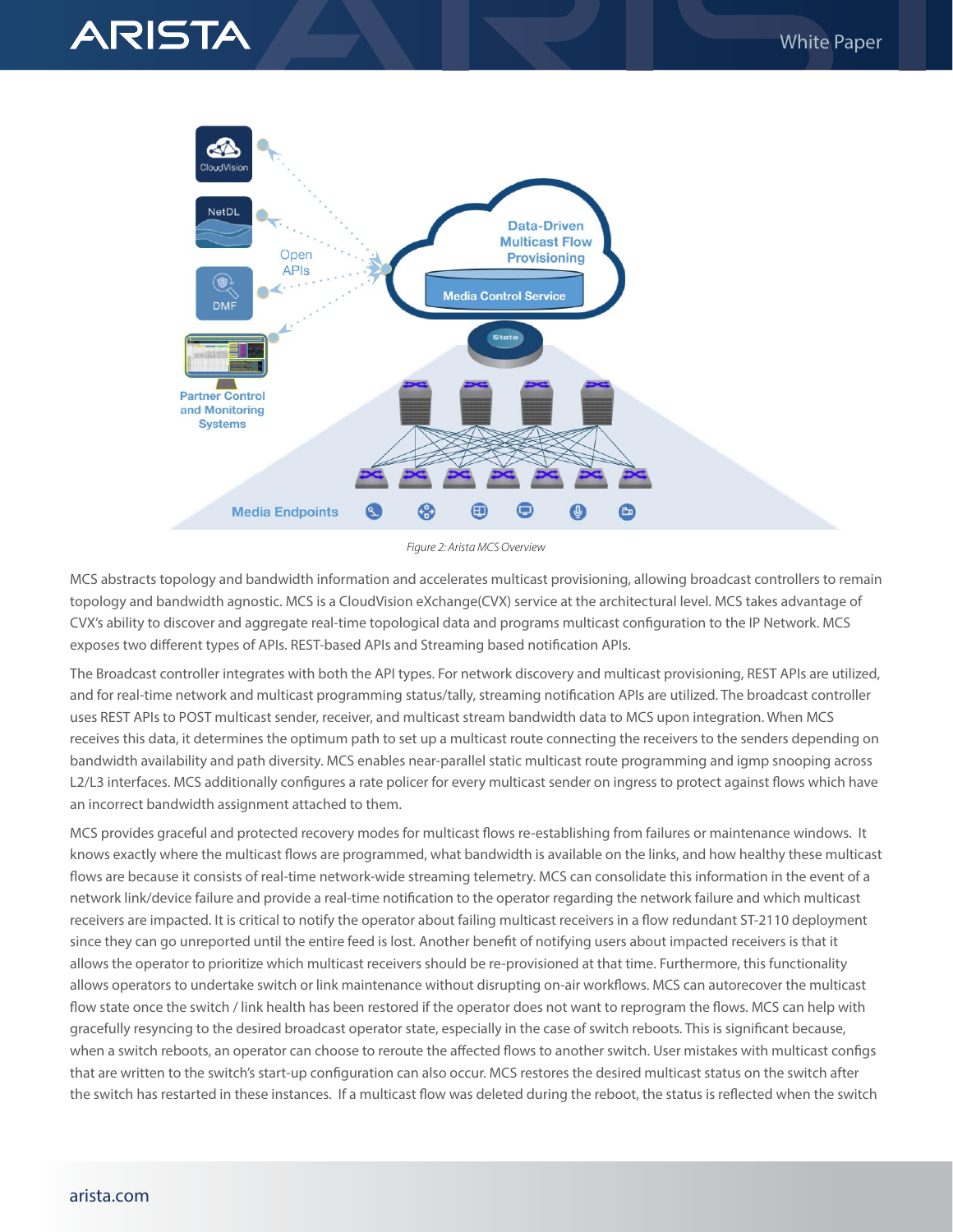

reconnects with MCS. MCS programmed multicast flows have a higher priority than other multicast flows in the system, therefore even if there are old, overlapping CLI-based static multicast streams, MCS flows will take precedence when the switch is rebooted, and traffic will be unaffected.

CloudVision eXchange (CVX) provides high availability for MCS-controlled broadcast processes. It has at least three controllers, one master, and two standbys deployed as a CVX cluster. Depending on the type of deployment, customers can deploy any number of clusters, each controlling its own subset of switches. In addition to HA, MCS features data redundancy, which is crucial for reducing downtime in broadcast operations. Because a CVX Cluster is set up with virtual IP, the broadcast controller will only have one point of contact with MCS.

If the Master MCS fails, CVX automatically selects the standby instances and selects one of them as the next Master. The network data is re-converged without any traffic loss once the new master is operational.

The health and multicast configuration state of MCS controlled switches are also streamed into CloudVision, which provides near real-time telemetry monitoring and troubleshooting. MCS users may examine and monitor multicast state on user-friendly dashboards with the custom-built and configurable CloudVision dashboards. MCS+CloudVision dashboards show top talker multicast sources, multicast flow paths, unsuccessful multicast flows, and the ability to filter and debug multicast flows using labeled mnemonics, such as Camera1 or SwitcherIn1.



*Figure 3: MCS Dashboards*

## **Deployment Examples**

Regardless of the deployment environment or workload scale, Arista's hardware and software portfolio offers a wide range of versatile and scalable features that can be used for broadcast and media workflows.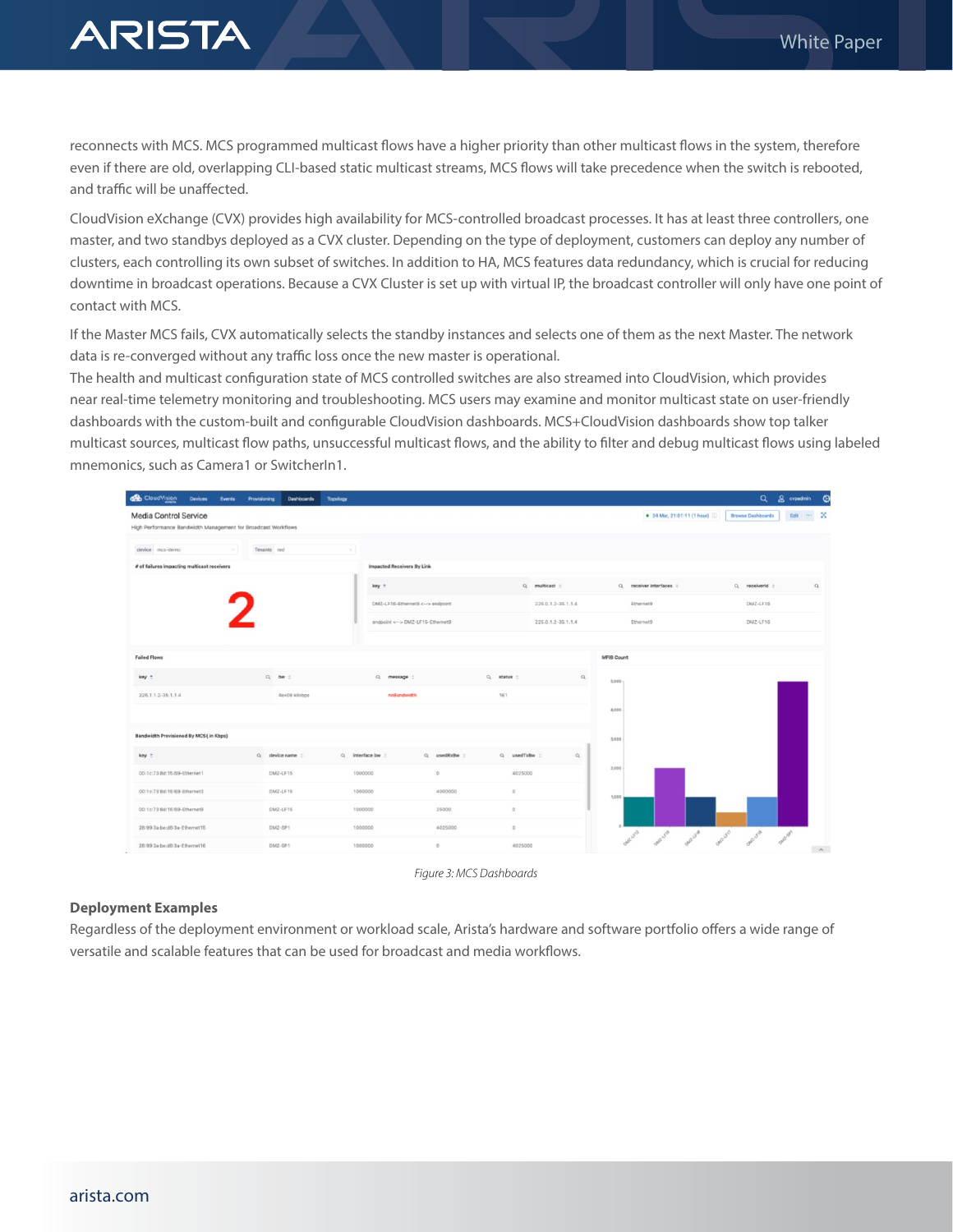



*Figure 4: Arista MCS Across Deployments*

Because the operators are using a single EOS image across all of these different environments, they can easily enable MCS just like any other service in EOS.

MCS can support orchestrating any of these workflows, whether it is enabling broadcast workflows for real-time/post production in on-prem environments, managing live telecasts across multi-site deployments to mobile OB Trucks, or migrating workloads from cloud to on-prem or on-prem to cloud. MCS can orchestrate multicast flows across a RED/AMBER and BLUE network or a purely purple network in any of these deployments in a bandwidth and path efficient manner.

MCS can coexist with PIM/IGMP flows, NAT-ed workflows, and interface across these environments in all of these installations. Customers can design and implement MCS into any setup that requires managing multicast traffic. It can also work in a hybrid system where both PIM/IGMP zones and MCS zones must be managed to send traffic between one another. In cross-zone setups, a border leaf switch is typically used to connect multicast traffic across these zones.The decision where MCS's boundary ends in relation to the IGMP Zone is dependent on the deployment requirements and is supported by MCS.

#### **Sample Workflows with MCS API**

When a broadcast controller is started, it connects to MCS's REST and notification APIs to discover the topology of the media endpoints. The broadcast controller also maintains a connection to the notification APIs in order to receive any further network state changes.The broadcast controller leverages MCS's APIs to program senders and receivers once the endpoint devices have been located, as demonstrated below.

```
curl --location --request POST 'http[s]://<mcs server i.p>/mcs/multicast/programFlows' \
--header 'Content-Type: application/json' \
--data-raw '[
    {
           "data": [
{f} "destinationIP": "225.0.1.2",
                  "sourceIP": "35.1.1.4",
                  "bandwidth": 25,
```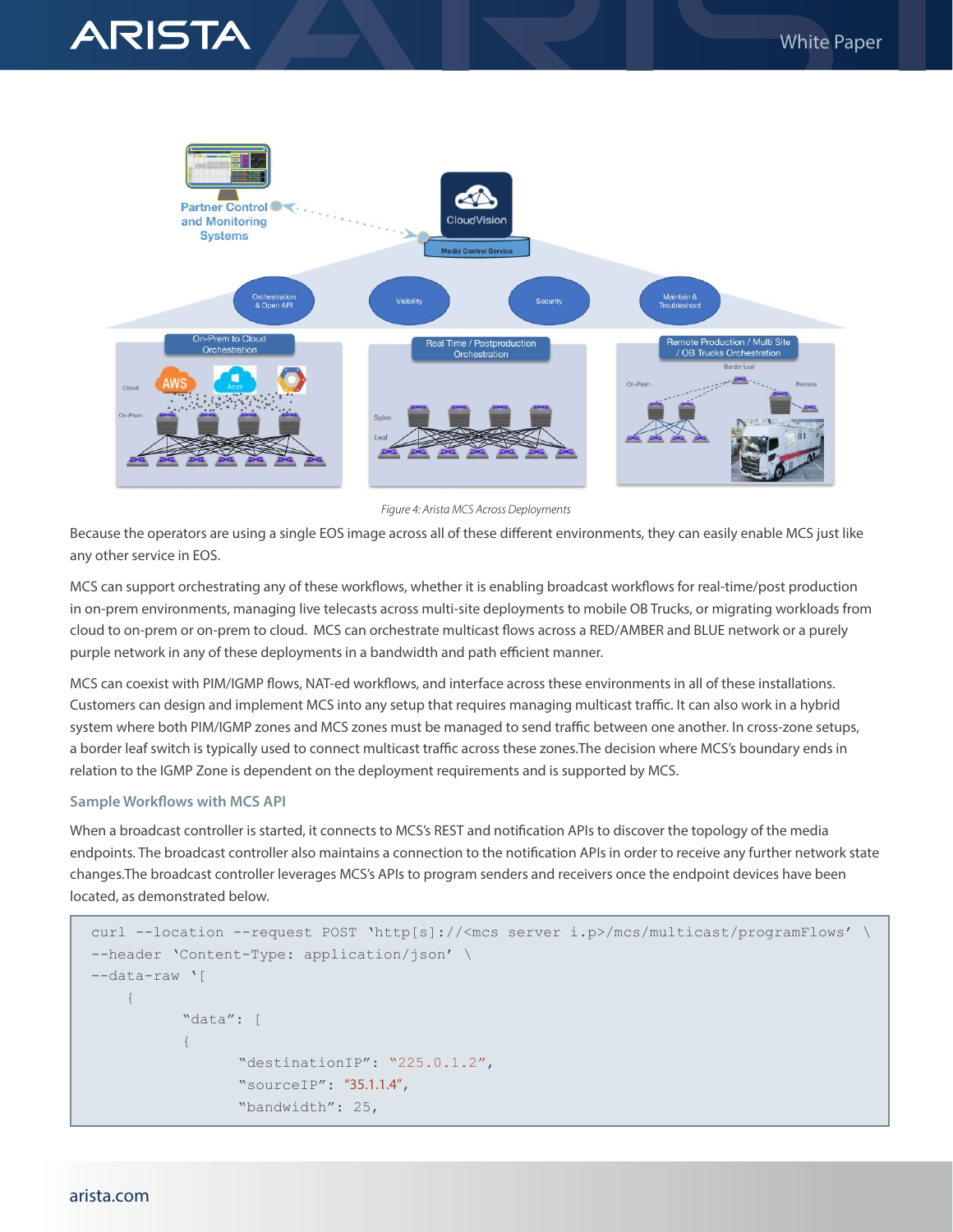

```
 "bwType": "m",
                            "inIntfID": "001c.7356.4f12-Ethernet12"
 }
                \left| \right|,
                 "flow-action": "addSenders",
                 "transactionID": "GS#1",
                 "trackingID": 2098
      },
      {
                 "flow-action": "addReceivers",
                 "transactionID": "test",
                 "trackingID": 2099,
                 "data": [
{f} "destinationIP": "225.0.1.2",
                           "sourceIP": "35.1.1.4",
                            "outIntfID": [
                            "001c.7357.6d61-Ethernet8"
\sim 100 \sim 100 \sim 100 \sim 100 \sim 100 \sim 100 \sim 100 \sim 100 \sim 100 \sim 100 \sim 100 \sim 100 \sim 100 \sim 100 \sim 100 \sim 100 \sim 100 \sim 100 \sim 100 \sim 100 \sim 100 \sim 100 \sim 100 \sim 100 \sim 
 }
 ]
      }
\left.\right] '
```
In a high-performance near-parallel method, MCS analyzes the best available path and pushes the required multicast configuration to every switch. MCS configures a QoS policy on the sender interface, "001c.7356.4f12-Ethernet12", as well as static multicast routes on every switch required to provision the multicast flow from sender "001c.7357.6d61-Ethernet8" to receiver "001c.7357.6d61- Ethernet8". If senders/receivers are deployed as L2/SVI interfaces, MCS will also configure the necessary IGMP snooping statements, and multicast routes with the VLAN ID in the IIF or OIF<sup>1</sup>. MCS sends back a notification/tally regarding the success of flow programming after the hardware programming is complete. If a flow fails to be programmed for whatever reason, such as a lack of available bandwidth, MCS sends a notification or tally back to the broadcast controller indicating that the flow programming was unsuccessful.

MCS continuously monitors the flow's routability from senders to receivers after it has been successfully provisioned. If there are any link or switch failures along the flow path that affect the multicast traffic for this flow, MCS notifies the broadcast controller, informing the broadcast operator that the flow is impacted. This is increasingly essential in ST-2110 networks when data path redundancy has a means to disguise the failure on one side of the network.

All MCS-controlled network telemetry, flow programming status, and failures can be abstracted and visualized using custom-built MCS Dashboards on CloudVision, as well as exposed via REST/Notification APIs.

*1 IIF = Ingress interface*

*OIF = Egress interface*